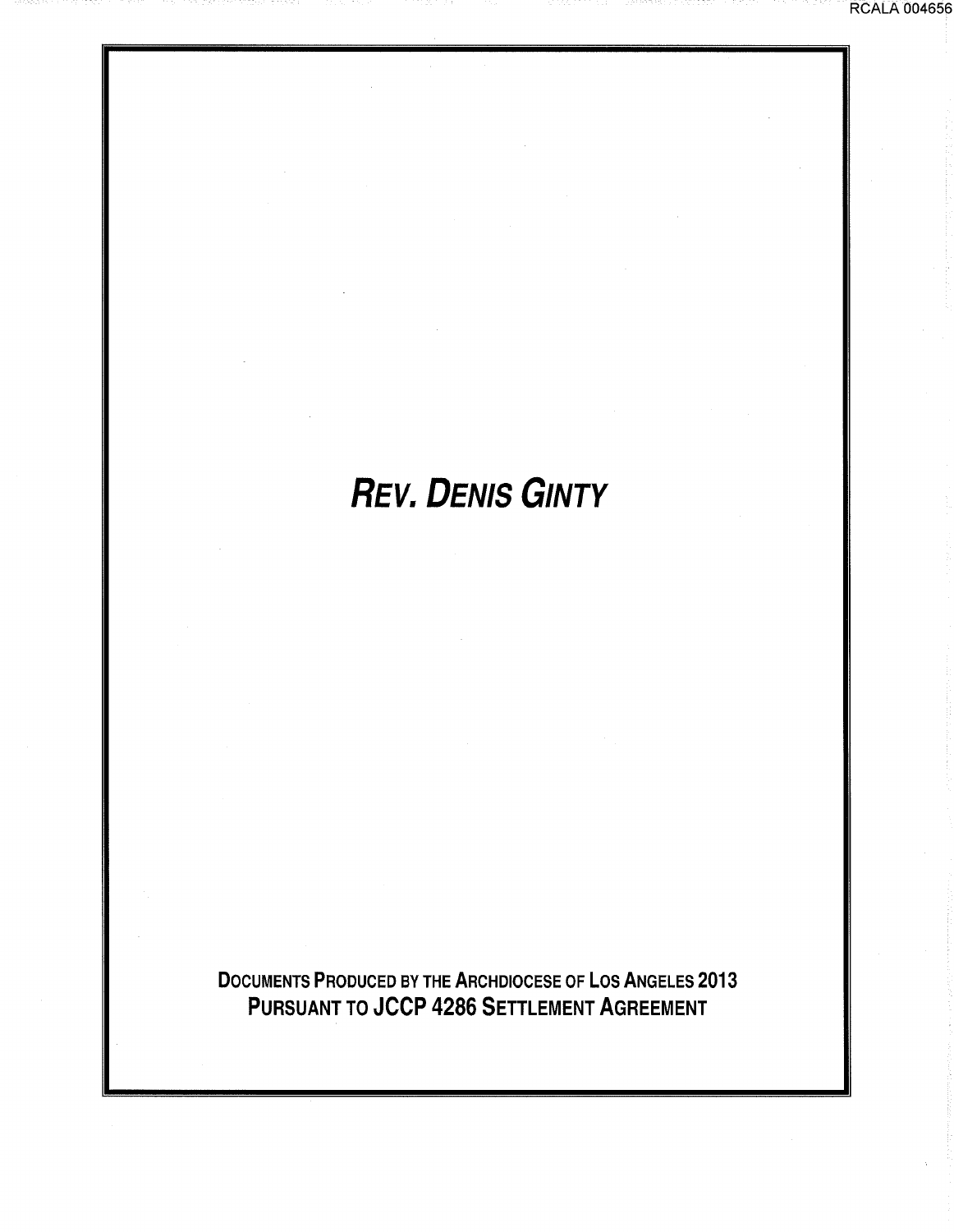#### Vicar for Clergy Database

------ ·-··--· ·--

Clergy Assignment Record (Detailed)

## Rev Denis Ginty

Current Primary Assignment

Birth Date Birth Place Diaconate Ordination Priesthood Ordination Diocese Name Date of Incardination Religious Community Ritual Ascription Ministry Status Canon State Begin Pension Date

1/15/1903 Bolton, Lankershire, England

6/19/1927 Archdiocese of Los Angeles

Latin Deceased

Diocesan Priest *Incard Process* 

Age: Deanery:

**Seminary Ethnicity** 

Maynooth College, Ireland Irish

#### Fingerprint Verification and Safeguard Training

Date Background Check Virtus Training Date

#### Assignment History

| Assignment<br>Deceased                                                                             | 2/16/1985  | <b>Beginning Date Completion Date</b> |
|----------------------------------------------------------------------------------------------------|------------|---------------------------------------|
| Nazareth House, Los Angeles Resident, Resident                                                     | 1/1/1985   | 2/16/1985                             |
| Nativity Catholic Church, El Monte Pastor Emeritus, Resident                                       | 6/1/1973   | 2/16/1985                             |
| Nativity Catholic Church, El Monte Pastor, Active Service                                          | 2/20/1941  | 5/31/1973                             |
| Our Lady of Mount Carmel Catholic Church, Long Beach Pastor, Active<br>Service                     | 11/27/1939 | 2/19/1941                             |
| All Souls Catholic Church, Alhambra Associate Pastor (Parochial Vicar),<br><b>Active Service</b>   | 11/1/1938  | 11/26/1939                            |
| St. James Catholic Church, Redondo Beach Administrator Pro Tem, Active<br>Service                  | 5/5/1938   | 10/31/1938                            |
| Transfiguration Catholic Church, Los Angeles Associate Pastor (Parochial<br>Vicar), Active Service | 10/18/1931 | 5/4/1938                              |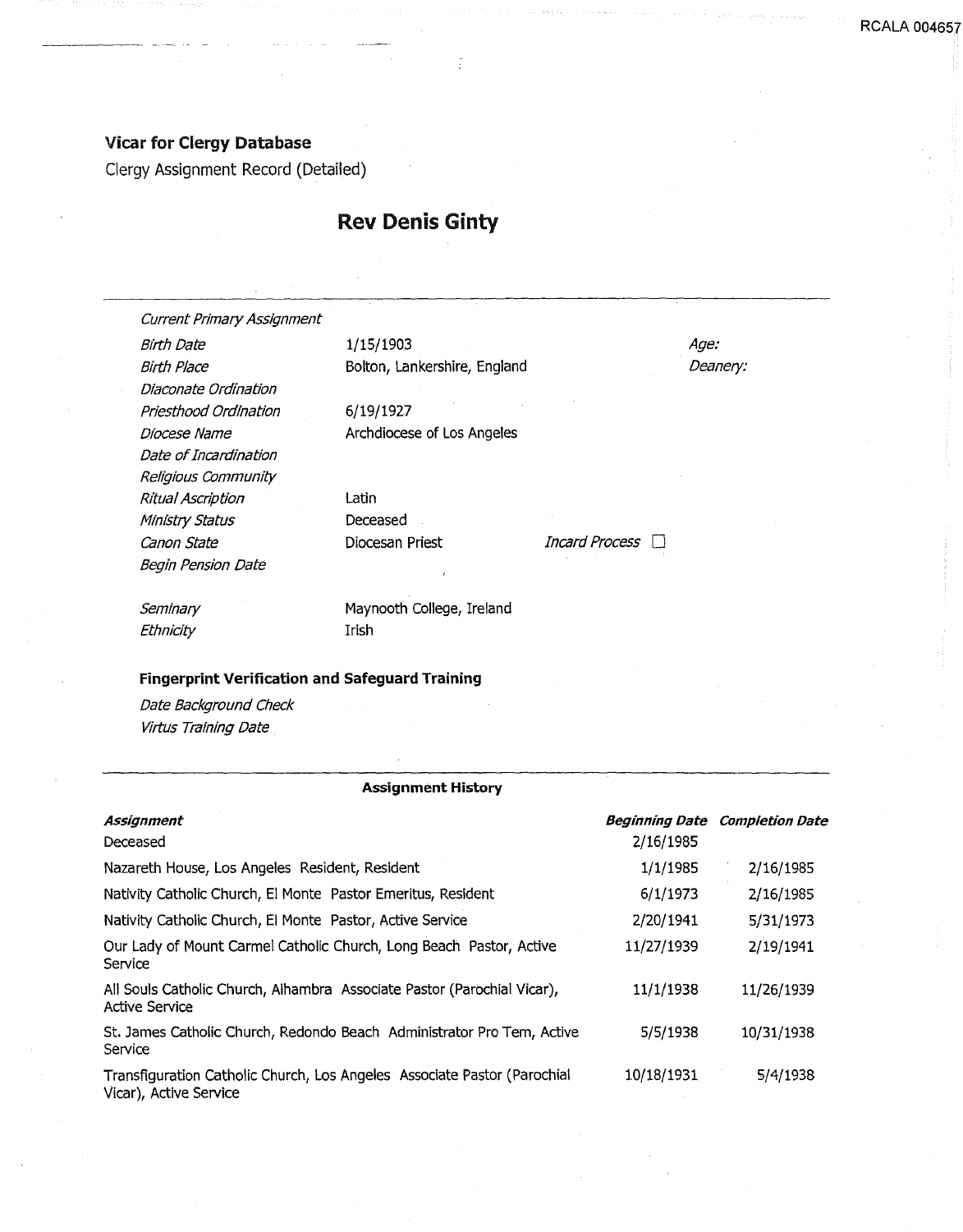**RCALA 004658** 

| St. Brigid Catholic Church, Los Angeles Associate Pastor (Parochial Vicar),<br><b>Active Service</b>   | 5/17/1930  | 10/17/1931 |
|--------------------------------------------------------------------------------------------------------|------------|------------|
| Our Lady of Loretto Catholic Church, Los Angeles Associate Pastor<br>(Parochial Vicar), Active Service | 11/14/1928 | 5/16/1930  |
| Christ the King Catholic Church, Los Angeles Associate Pro Tem, Active<br>Service                      | 10/19/1928 | 11/13/1928 |

---·-···-·-- -·· -- --- -- -·--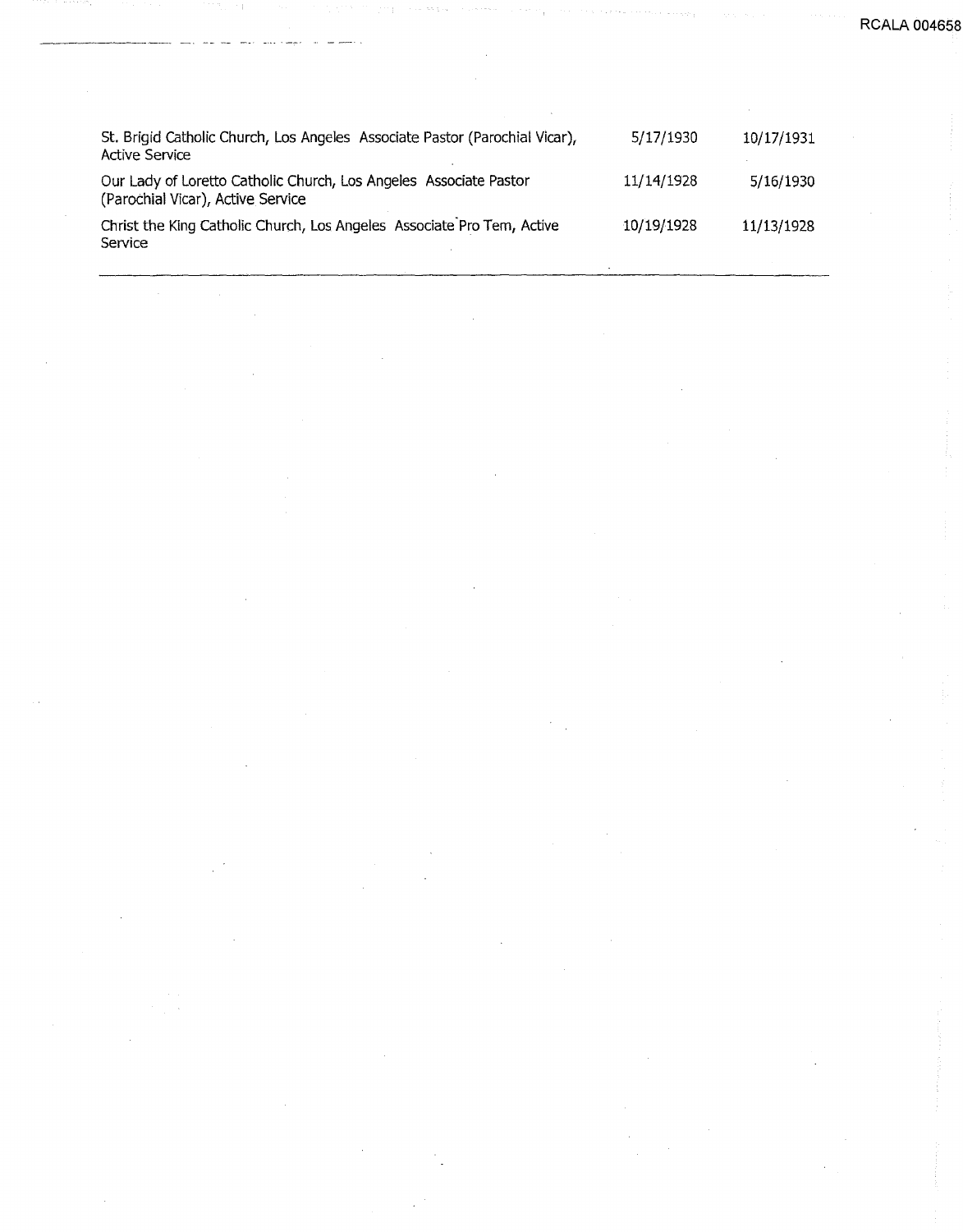| $CM$ to $#$<br>215                           |  |
|----------------------------------------------|--|
|                                              |  |
|                                              |  |
|                                              |  |
| Considered by CMOB<br>U                      |  |
| <b>Inactive Date</b>                         |  |
| Case Name<br>Naughty Games                   |  |
| <b>Active Case?</b><br>П                     |  |
| <b>Priest Name</b><br>Ginty, Denis           |  |
| 1/15/1903<br>DOB                             |  |
| Ethnicity<br>Irish                           |  |
| Archdiocese of Los Angeles<br><b>Diocese</b> |  |
| Diocesan Priest<br><b>Canon State</b>        |  |
| <b>Religious Order</b>                       |  |
| <b>Incardination</b>                         |  |
| Date Of Ordination                           |  |
| <b>Clergy Status</b><br>Deceased             |  |
| <b>Clergy</b> (Faculties)                    |  |
| Religious<br>$\mathbf{L}$                    |  |
| <b>Diocesan</b><br>$\vert \ \ \vert$         |  |
| Description                                  |  |
| Deacon                                       |  |
| DOB                                          |  |
| <b>Diocese</b>                               |  |
| · Ethnicity                                  |  |
| <b>Ordination</b>                            |  |
| <b>Status</b>                                |  |

*Date Referred to Vicar* 4/23/2010 *Date Of Alleged Incident Alleged Victim* Youth- Female *Multiple Victims* □ *Accusers Investigation Complete Investigator Name Removed From Ministry* D

*Date Removed From Ministry Date Returned To Ministry Case Dispositiou DispositionComments* 

*Intervention* []

*Description* REDACTED received a report from an adult female (born in 1958) who alleges that Fr.X played games with elementary school students that involved putting his hand under their clothing and rewarding them with ice cream. She alleges that the principal told her that if she "didn't let this happen again" her parents would not be told. Fr. X died in 1985.

*Case Status*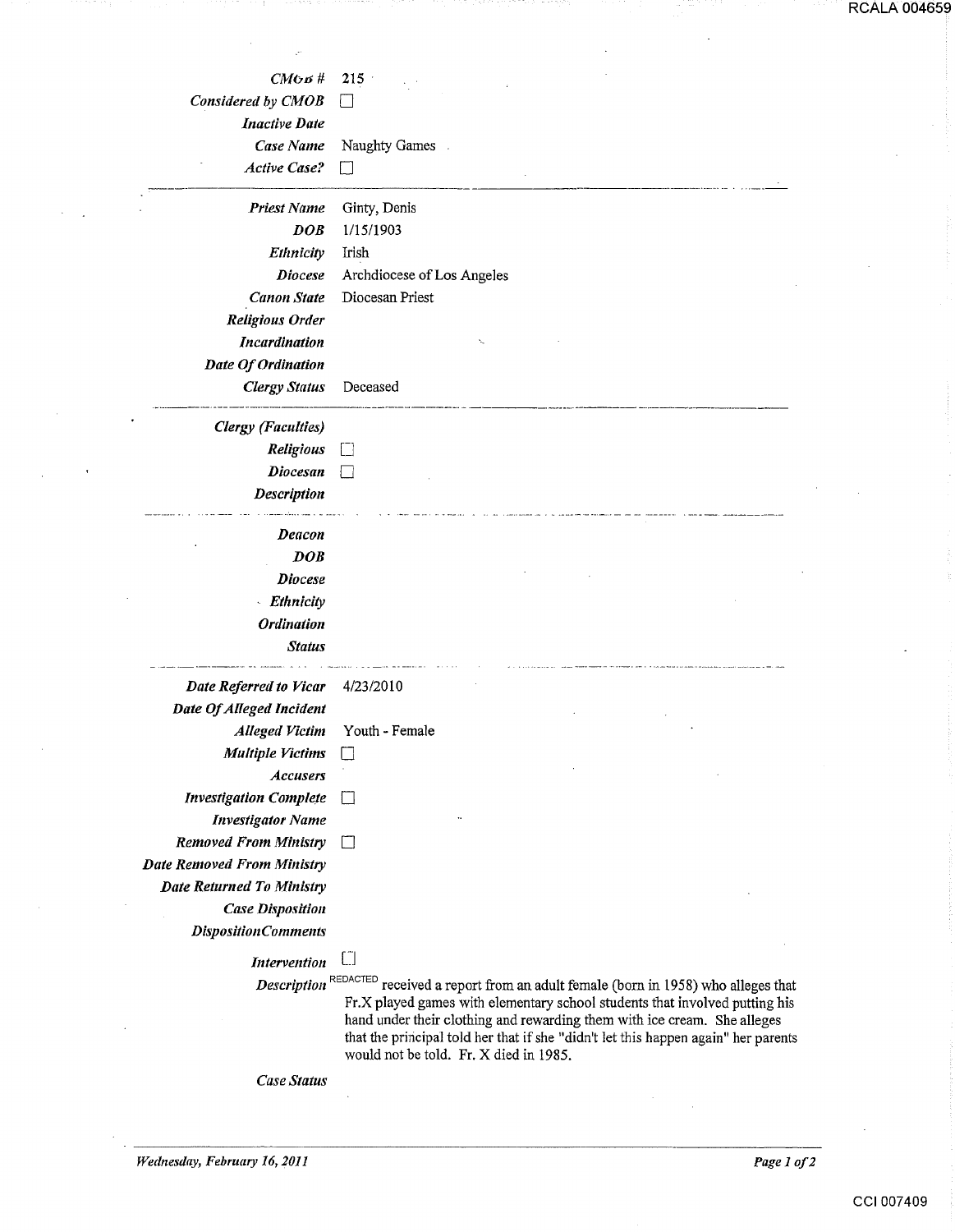*Folio p Follow Up Date Legal Proceedings* . Legal Proceedings?  $\square$ *Court Cases Settled Response Response Date Sent To Rome?* D *Canonical Trial* D *Canonical Disposition Page* 

*Date Sent To Rome Canonical Trial Date*  RCALA 004660